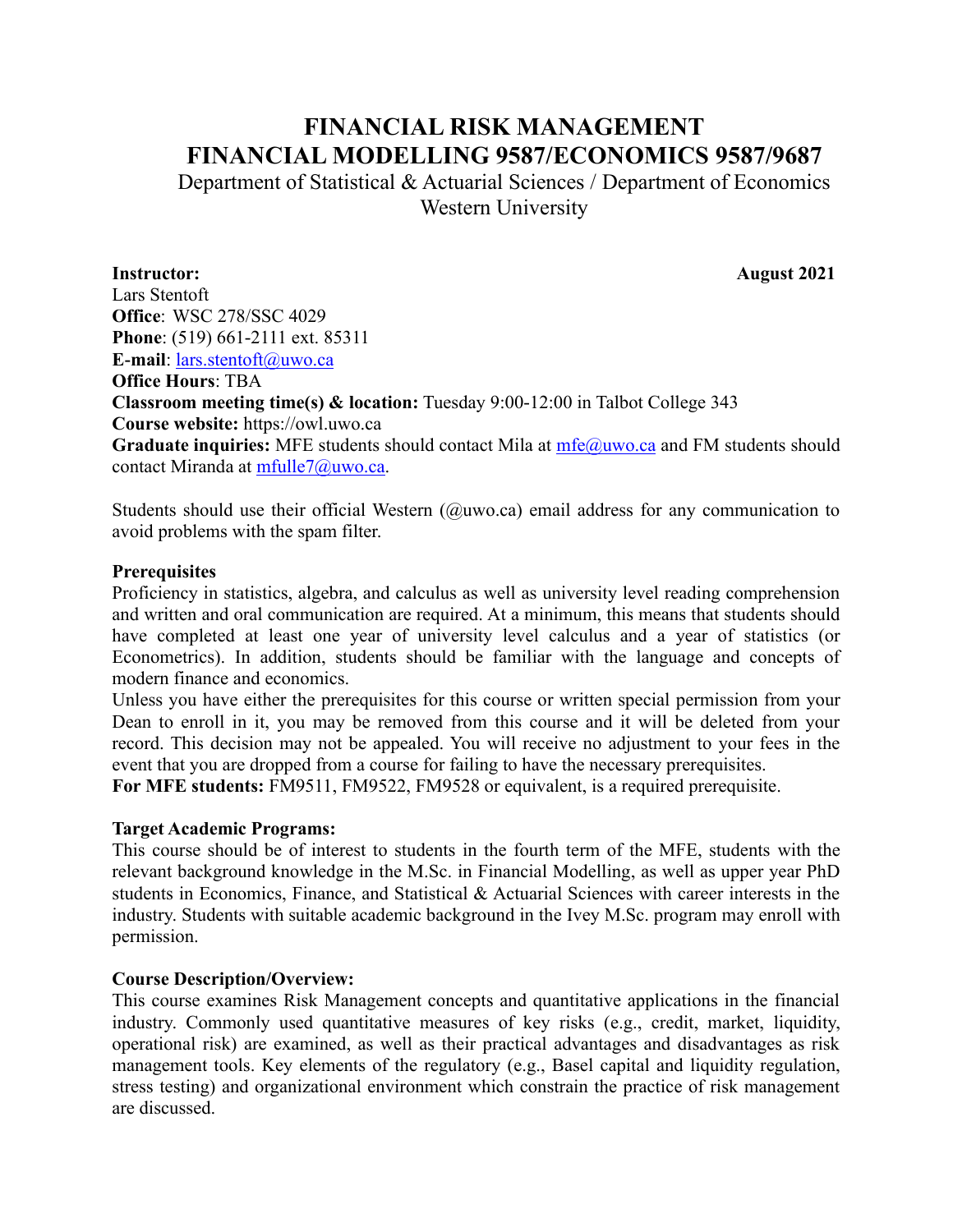Specific topics covered include:

- 1) What is risk? Risk adjusted value, risk tolerances and risk neutral preferences.
- 2) Definition and measurement of different types of risk accounting risk, economic risk, environmental risk, financial risk, operational risk, reputational risk, technological risk etc.
- 3) Financial risk capital market risk, liquidity risk, portfolio management, asset liability management.
- 4) Risk modelling, risk budgeting.
- 5) Scenario Analysis, Stress testing and Value-at-Risk.
- 6) Regulation, Basel III, Solvency II, Dodd-Frank, Central Banks, FSA etc.
- 7) Applications.

## **Course Learning Outcomes:**

Students who successfully complete this course will be familiar with core concepts of risk management currently used in the financial sector, will have a working knowledge of how to implement these techniques in a quantitative manner, and will understand their advantages and disadvantages. Students will also be familiar with basic aspects of the regulatory and organizational environment which constrain and inform the practice of risk management.

### **Course Requirements:**

Students are responsible for all the material covered in the lectures, as well as the material in assigned readings. They are expected to read and review the assigned material prior to the lecture at which it is to be discussed. While class attendance is not compulsory, part of the grade will be based on class participation.

Copies of material used in class, slides (which provide partial coverage of material discussed in the lectures), assignments and course readings will be available to download from the course website via OWL [\(http://owl.uwo.ca\)](http://owl.uwo.ca/) and will not be distributed in any other form.

While Western intends to hold most classes, mid-terms and finals in-person, the London-Middlesex Health Unit may require Western to teach in a remote format. If this occurs, all classes and assessments will be done remotely. **Note that in this case none of the remote learning sessions for this course will be recorded.** Participants in this course are not permitted to record the sessions, except where recording is an approved accommodation, or the participant has the prior written permission of the instructor. Please contact the instructor if you have any concerns related to session recordings.

As such, completion of this course may require you to have a reliable internet connection and a device that meets the system and technical requirements for both Zoom and Proctortrack. Information about the system and technical requirements are available at the following links:

<https://www.proctortrack.com/tech-requirements/>

<https://support.zoom.us/hc/en-us>

### **Evaluation:**

The course grade will be based on student's participation in class and performance on the group projects, the homework assignments, and the final exam according to the following weights:

| Class Participation                           | 10% |
|-----------------------------------------------|-----|
| Group Projects $(2 \hat{\omega} 25\%)$        | 50% |
| Homework Assignments (3 out of 4 $\omega$ 5%) | 15% |
| Final Exam                                    | 25% |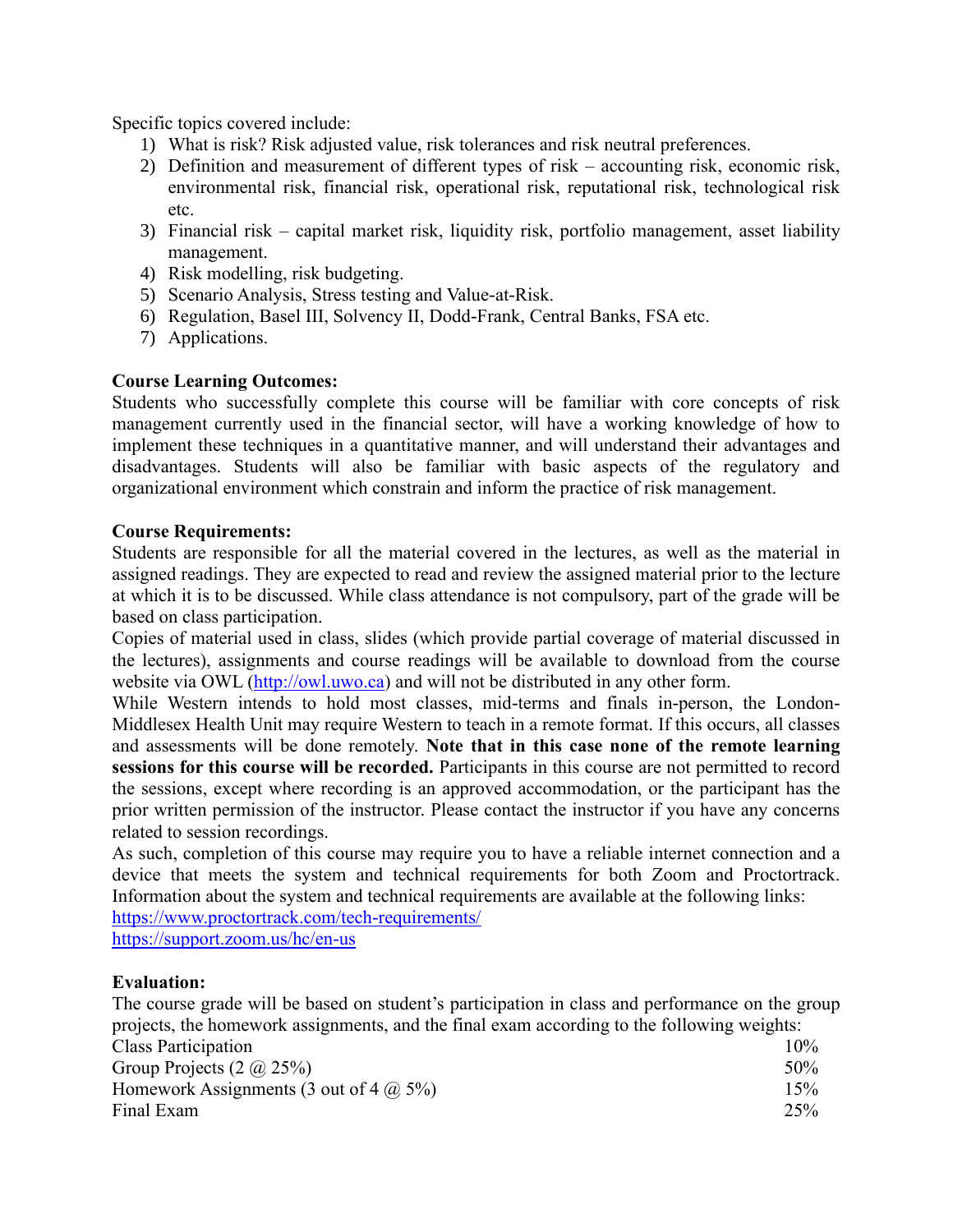## **Class Participation**

Students are expected to participate actively during lectures and with in-class exercises.

## **Group Projects**

Each project is worth 25% of your grade. Students will form groups of 3-5 and are graded on both the in-class presentation and the written submission via email.

## **Homework Assignments**

Assignments are due online using the OWL dropbox feature at the beginning of the lecture on the due date. **No late assignments will be accepted**. Your lowest grade is dropped when your homework average is computed. This means that if you fail to hand in one assignment it will not directly affect your grade.

Students are expected to do their own work on the assignments. Although you are encouraged to discuss the problems and possible solutions with classmates, you must provide your own individual independent answer. **Students who hand in identical assignments will receive a grade of zero**.

## **Final Exam**

The final exam will primarily consist of short answer problems. This is a closed book exam and no class notes, textbooks, or any other aids are allowed while writing the exam. Use of any such sources will be treated as a scholastic offence and reported to the relevant Department Chair, with a recommended grade of zero on the exam. A standard non-programmable calculator may be used.

In case Western is required to teach in a remote format, the final exam may be conducted using Zoom or a remote proctoring service, such as Proctortrack. By taking this course, you are consenting to the use of such software.

- In case **Zoom** is used, you will be required to keep your camera on for the entire session, hold up your student card for identification purposes, and share your screen with the invigilator if asked to do so at any time during the exam. The exam session **will not be recorded**.
- In case **Proctortrack** is used, you acknowledge that you will be required to provide personal information (including some biometric data) and the exam session **will be recorded**.

More information about these remote proctoring services is available in the Online Proctoring Guidelines at the following link:

<https://www.uwo.ca/univsec/pdf/onlineproctorguidelines.pdf>

## **Questions about Grades:**

Any requests for regrading of any assignment or exam has to be submitted in writing. Please indicated clearly which problem(s) you wish to have regraded and attach a detailed explanation of why you feel the grade should be changed. When regraded, the entire assignment or exam will be reconsidered and it is therefore possible that you score may go up or down.

## **Textbook:**

## The **required textbook** is:

• Grouchy, Michel, Galai, Dan and Mark, Robert (2014), '*The Essentials of Risk Management*', second edition, McGraw-Hill.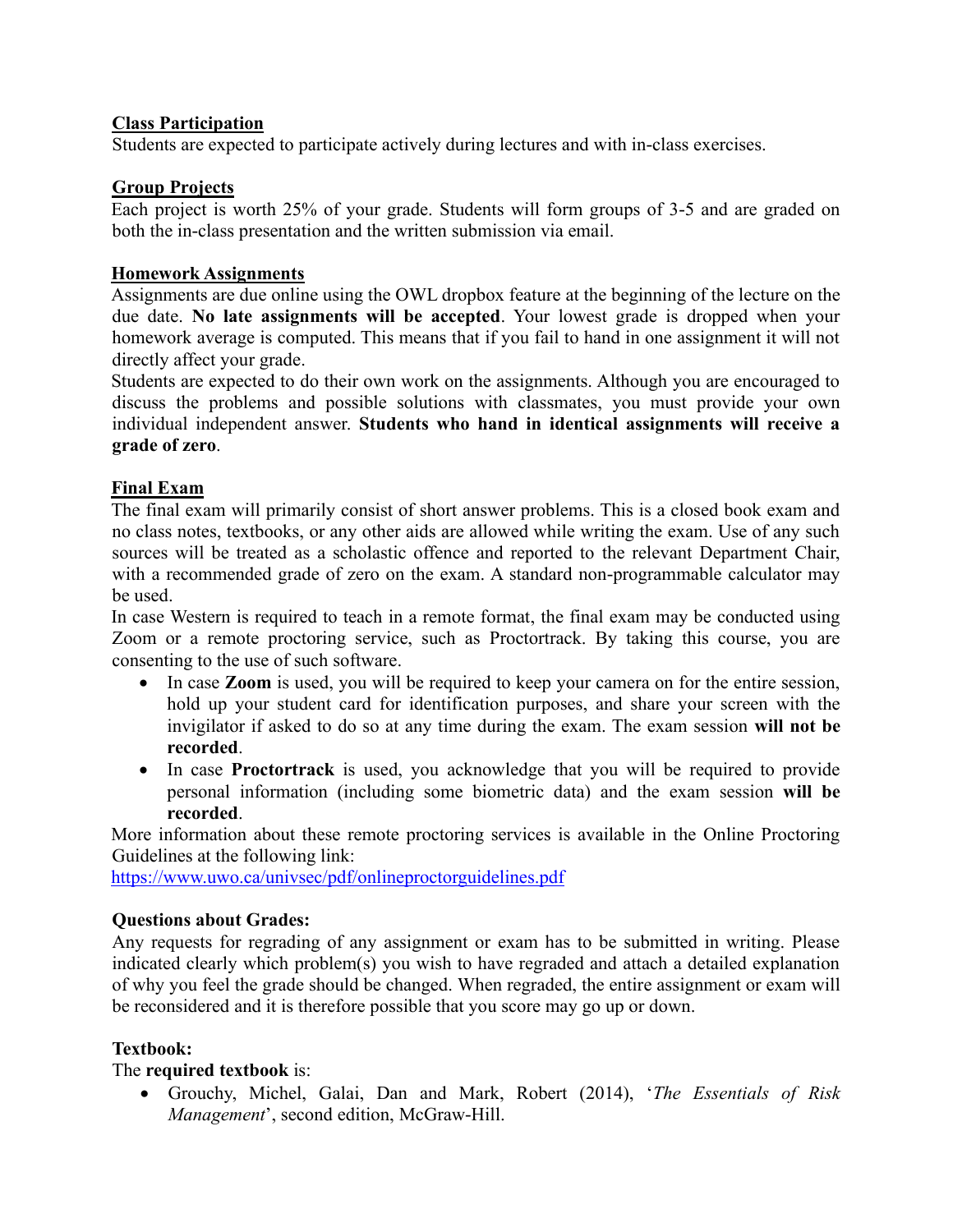While the Grouchy et al text provides a good introduction to the concepts and current issues in risk management, it is written at a relative non-technical level. This text will therefore be supplemented with readings from other texts and journal articles. In general, these additional required readings will be available on the course website.

The following texts cover some useful background material, often with a more quantitative coverage than the Grouchy text:

- Beneplanc, Gilles and Rochet, Jean-Charles (2011), *Risk Management in Turbulent Times*, Oxford University Press.
- Christoffersen, Peter F. (2012), *Elements of Financial Risk Management*, Academic Press. This book covers the essential about Value at Risk and also has introduction to GARCH models, univariate as well as multivariate, realized measures and option pricing.
- Jorion, Philippe (2006), *Value at Risk: the new Benchmark for Managing Financial Risk*, 3. edition, McGraw-Hill.
- Malz, Allen (2011), *Financial Risk Management: Models, History and Institutions*, Wiley Finance.
- Van Deventer, Donald R., Imai, Kenji, Mesler, Mark (2013), *Advanced Financial Risk Management: Tools and Techniques for Integrated Credit Risk and Interest Rate Risk Management*, second edition, Wiley.

## **Policy on Academic Offences:**

Scholastic offences are taken seriously and students are directed to read the appropriate policy, specifically, the definition of what constitutes a Scholastic Offence, at the following web site: [https://www.uwo.ca/univsec/pdf/academic\\_policies/appeals/scholastic\\_discipline\\_grad.pdf.](https://www.uwo.ca/univsec/pdf/academic_policies/appeals/scholastic_discipline_grad.pdf)

All required papers may be subject to submission for textual similarity review to the commercial plagiarism‐detection software under license to the University for the detection of plagiarism. All papers submitted for such checking will be included as source documents in the reference database for the purpose of detecting plagiarism of papers subsequently submitted to the system. Use of the service is subject to the licensing agreement, currently between the University of Western Ontario and Turnitin.com [\(http://www.turnitin.com\)](http://www.turnitin.com/).

## **Accommodation and Accessibility**

Western is committed to achieving barrier-free accessibility for all its members, including graduate students. As part of this commitment, Western provides a variety of services devoted to promoting, advocating, and accommodating persons with disabilities in their respective graduate program. Students with Disabilities (for example, chronic illnesses, mental health conditions, mobility impairments) are encouraged to register with Student Accessibility Services, a confidential service designed to support graduate and undergraduate students through their academic program.

With the appropriate documentation, the student will work with both SAS and their graduate programs (normally their Graduate Chair and/or Course instructor) to ensure that appropriate academic accommodations to program requirements are arranged. These accommodations include individual counselling, alternative formatted literature, accessible campus transportation, learning strategy instruction, writing exams and assistive technology instruction. For more information, see:

<http://www.sdc.uwo.ca/ssd/>